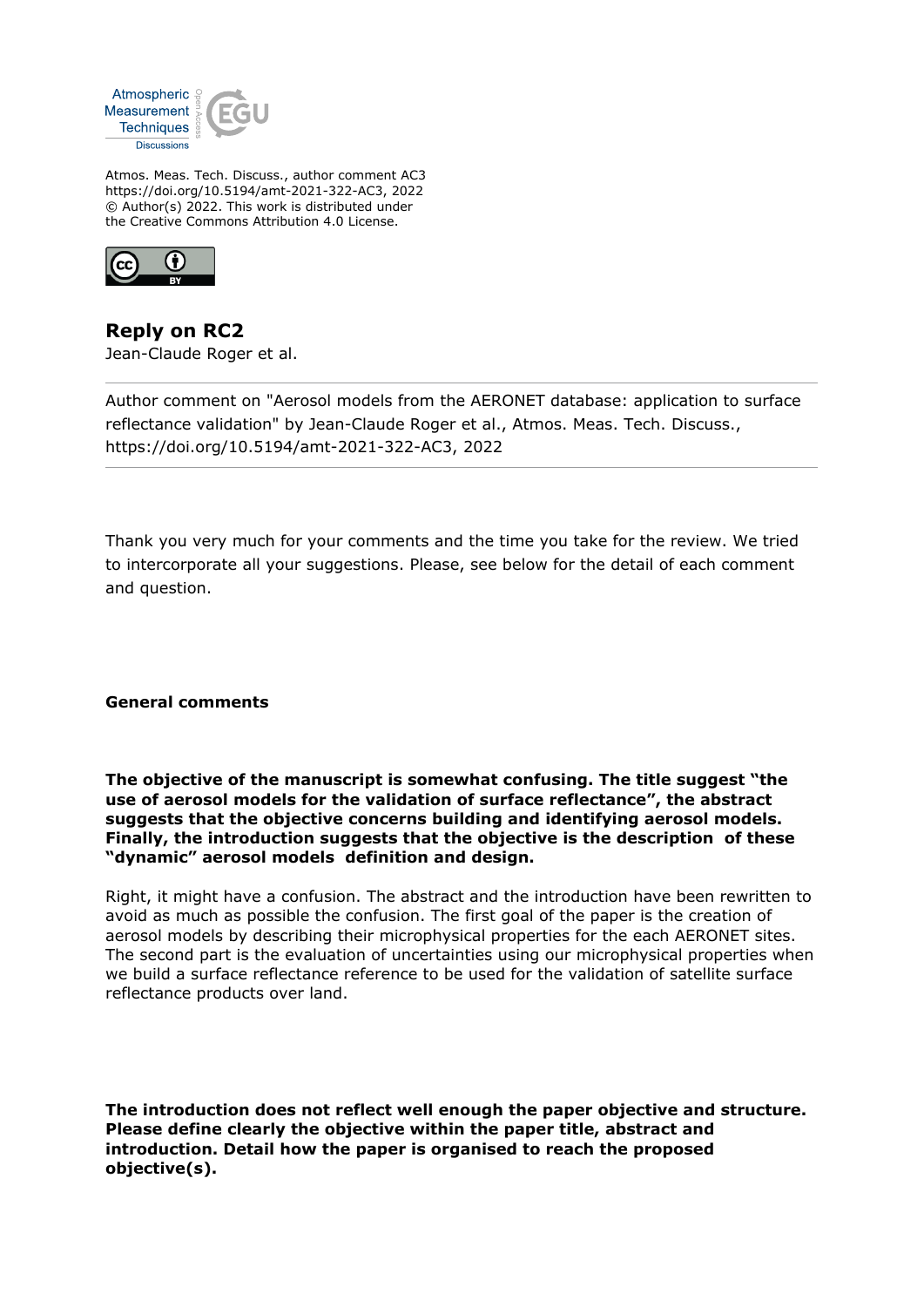As mentioned above, the abstract and the introduction have been rewritten to clearly state the objectives of the paper

**In the context of the radiative transfer theory used here to perform atmospheric correction, the authors do not justify the choice of the proposed strategy. Single scattering (or optical, ie, single scattering albedo and phase function) properties directly impact the propagation of light in the atmosphere following this theory. Different combinations of micro-physical properties might lead to similar optical properties. There is therefore no need to develop such kind of aerosol model based on micro-physical properties. Starting from the optical properties is simpler and leads to less possible confusion. Please compare these two approaches and justify the proposed approach.**

Yes, optical properties drive the propagation of light through the atmosphere, but the optical properties are derived from the microphysical properties which are derived from the aerosol composition (and the aerosol chemical component). From the origin of the aerosol transfer radiative, aerosol models have been described by their microphysical properties, or their optical properties, or both. There is no real confusion, but we add sentence to explain (briefly) our choice.

Indeed, rather than using "mean" values for the scattering coefficient, the absorption coefficient, and the phase matrix (because we need the matrix to consider the polarization which plays a nonnegligible role in the blue range of the solar spectrum), we prefer to use "mean" value of the microphysical properties and then derive the optical properties. It gives the user the choice of what he needs. And, sometime, people use SSA and the asymmetry parameter. Thus, our choice allows users to do everything they want, or they need.

Another point is the loss of the aerosol information when we provide directly optical properties. Microphysical properties give information on the aerosol structure and, in a frame of a general use of the aerosol model we provide, it's important to let all information available to the user.

Last point (not mention in the paper), providing optical properties means providing, at least (1) the scattering and absorption coefficients for all wavelengths, and (2) the Phase Matrix for all scattering angles. It's not so simpler in term of data managing.

**The selection of the experimental setup used in Sections 3.4 is not discussed at all. It is also not clear how t\_440 and alpha\_440-870 can be derived to use the proposed approach. The benefit of this method is therefore not clearly demonstrated. Consequently, the approach proposed in this paper appears pretty much irrelevant as can be seen from the absence or convincing conclusions.**

AOT (and alpha\_440-870) is the most available aerosol parameter. If we don't have it, we do almost nothing. So, it's not irrelevant at all!!

As it's said in the paper, we used this approach with the 2002 Dubovik's model which only use AOT, and, so far, it's one of the most cited papers and no one considers this approach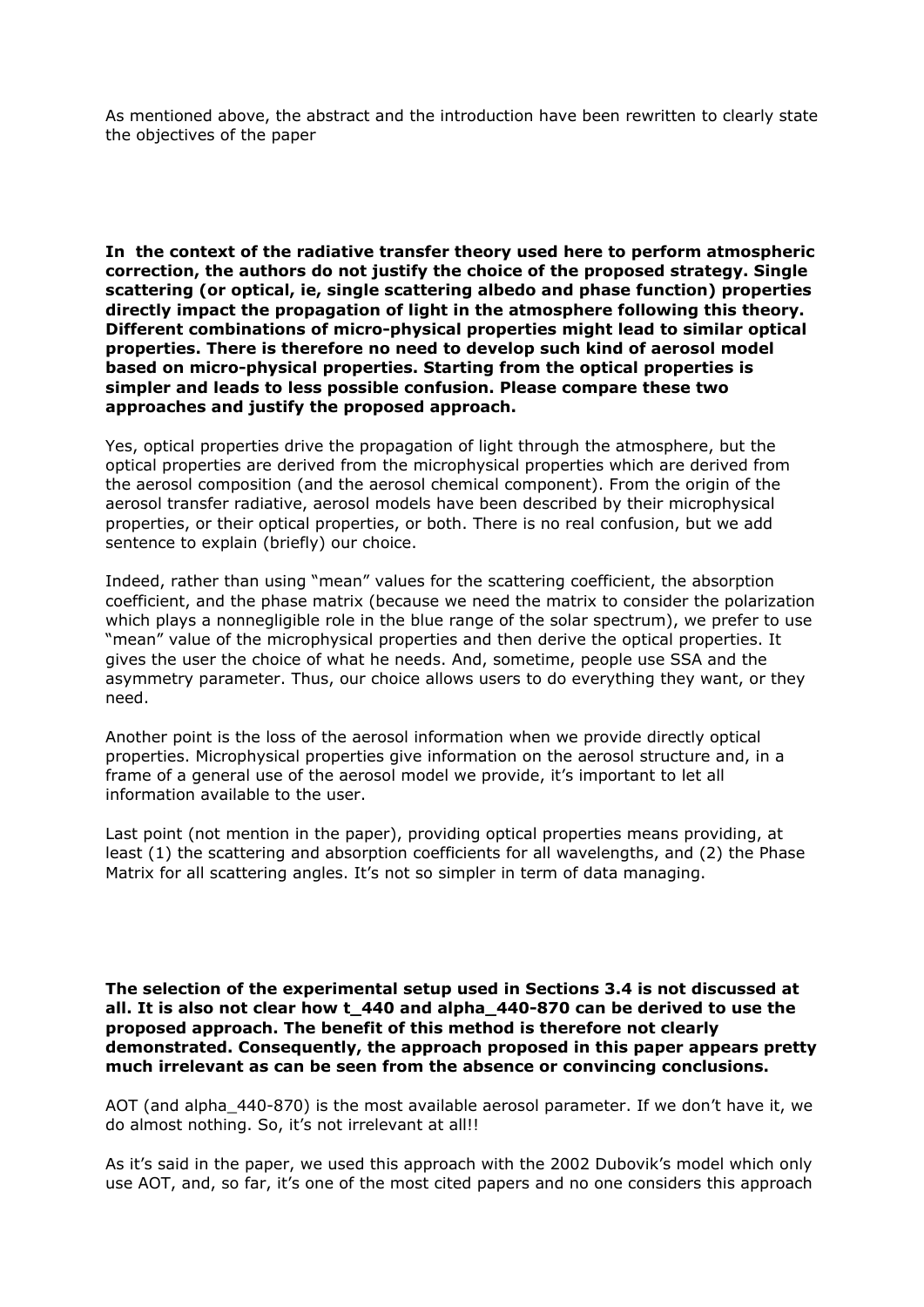as irrelevant. Here, we improved what Dubovik did. For several years, we use the one presented in the paper. And when we perform the validation for one specific satellite, we do have thousands and thousands (sometime hundreds of thousands) point of validation… so it's relevant. (see below for some detail of how we do – point 21).

# **Detailed comments**

**Abstract: Second sentence "As part of the validation of atmospheric correction of remote sensing data affected by the atmosphere, it is critical to utilize appropriate aerosol models as aerosols are a main source of error" Is the aerosol model more important to characterise than the aerosol optical thickness?**

The AOT is important for sure because it drives the whole amplitude of the aerosol atmospheric signal. Nevertheless, the aerosol model is important as well. The way scattering and absorption are characterized modifies the aerosol transmission and the aerosol atmospheric reflectance. Moreover, we talk about validation, meaning all aerosol information are essential. You can do atmospheric correction with the simple aerosol model if you want, but for validation, we have to be as realistic as possible with the local environment (of the place of validation). This has been demonstrated and published (at least by Justice et al, 2005).

**Abstract third sentence "In this paper, we propose and demonstrate a framework for building and identifying an aerosol model". This sentence is not clear. What is the purpose?**

The abstract has been rewritten.

**Abstract : last two sentences. Uncertainties are given in absolute reflectance units and relative. Please provide uncertainties in a coherent way throughout the manuscript.**

For both results, absolute uncertainties in reflectance unit are now present in the new version.

**introduction, first sentence: It is written … properties for a better evaluation of their impacts. Aerosol impact on what? Please clarify.**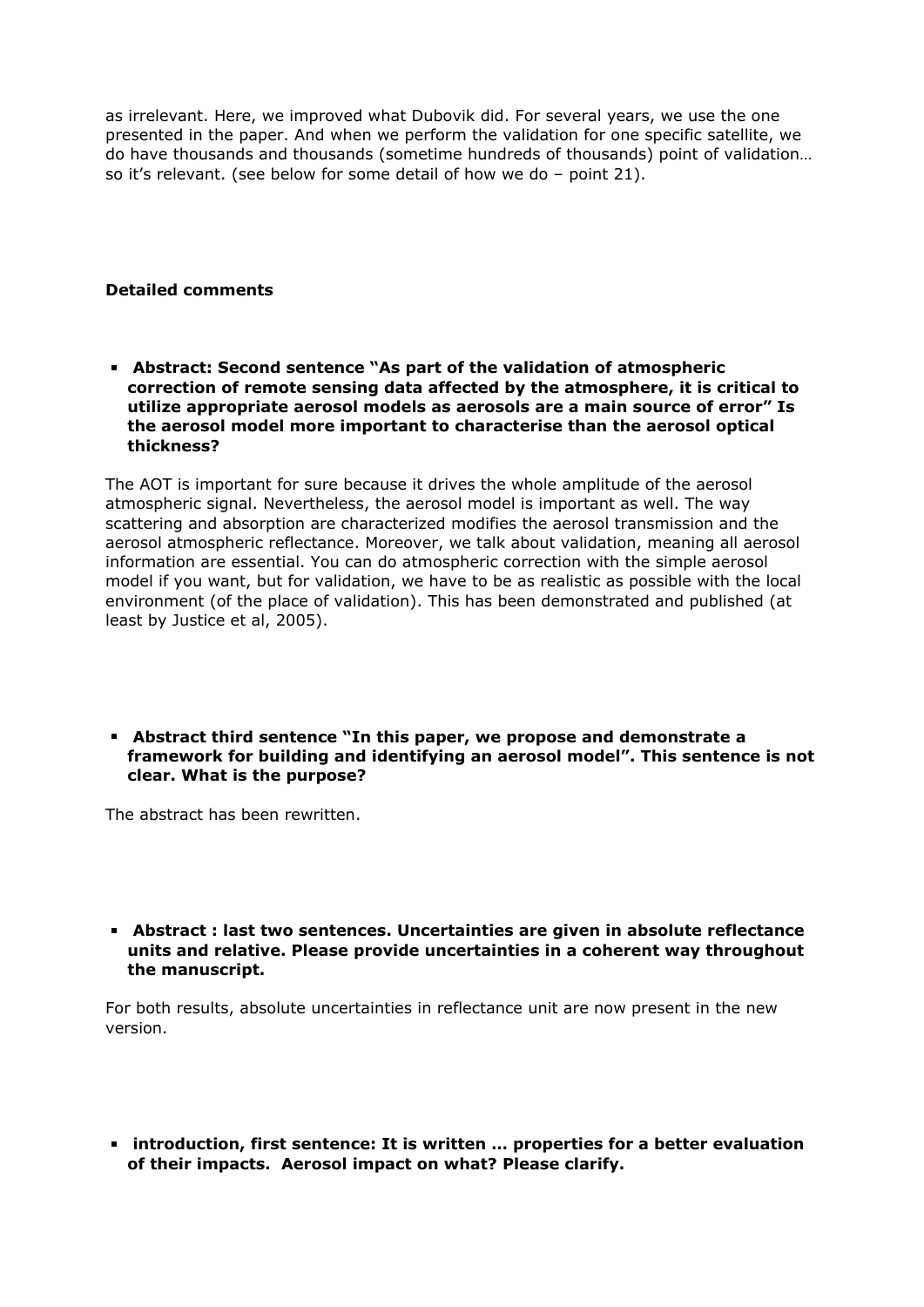The introduction has been rewritten.

**Line 67: It is written: the complex refractive index (gives the path of light through the atmosphere). This statement is inaccurate. The path of light also depends on the radius. Please correct this statement.**

It has been rewritten.

**Line 70-71. It is written "For an optical approach, the use of the Gaussian Distribution is widely accepted". Please add a reference.**

That's a consensus, there are thousands of people saying it, but no real reference. We added the 2 first publications which cited it (whitby, 1978 ; Shettle and Fenn, 1979).

**Line 89. Are these references correct for version 3? They look a bit old for version 3.**

Yes, there is one about V3. We added it in the updated version.

### **Line 96 and 116: Some symbols are not defined or not consistent with previous definition. Please define and use symbols consistently throughout the manuscript.**

Sorry, in the version we've got, we don't see what you are referred to? Could please be more precise? Maybe, you are talking about Equation 1 as there was missing indexes in this equation. We already corrected them. We also double check all the manuscript in the updated version.

**Line 98 : It is written "As this study was focused on the validation of the atmospheric correction and in an operational context …" Is this yet a new or different objective of this manuscript?**

The paragraph was not clear enough, it has been rewritten.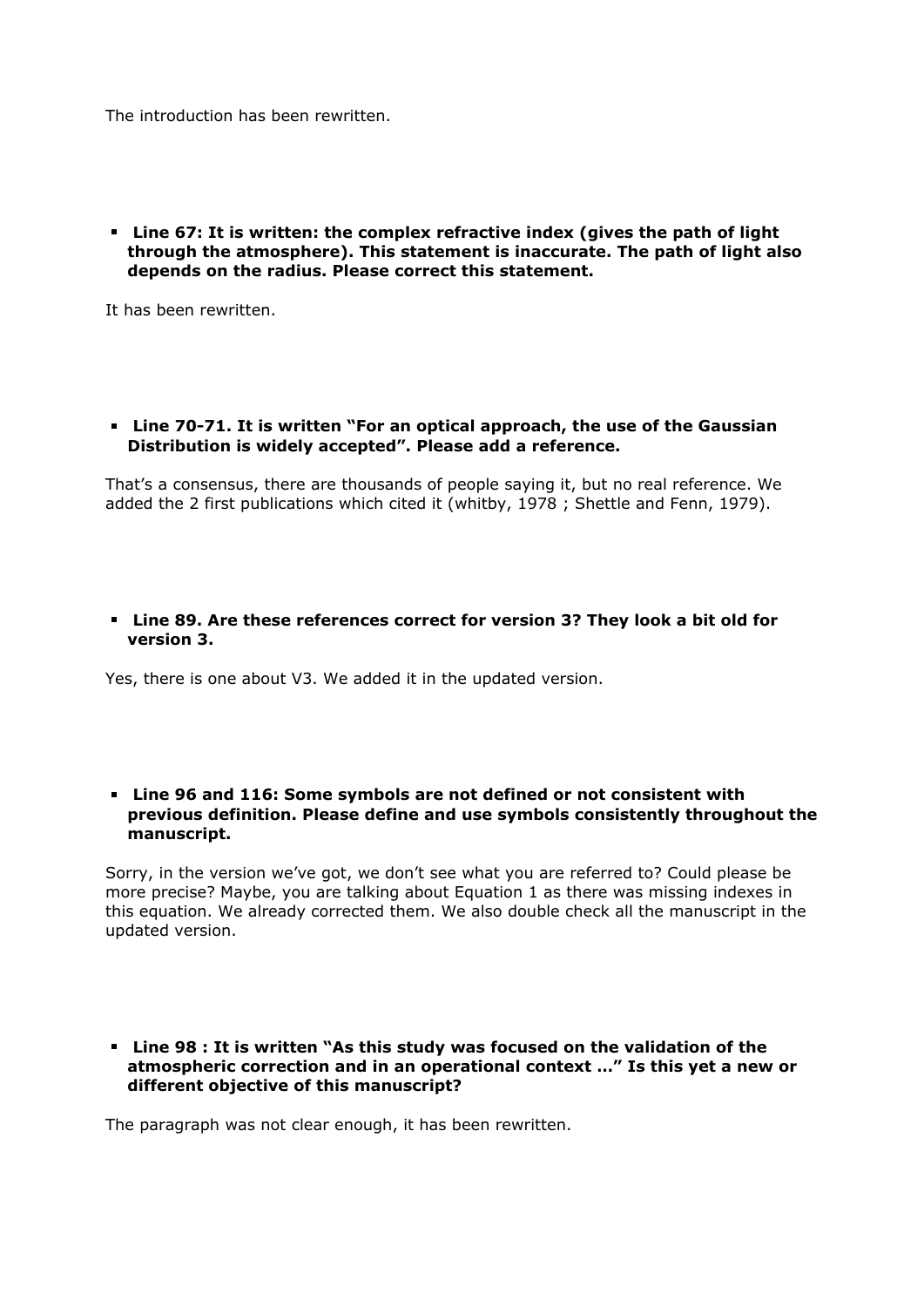**Line 120 : If it not unrealistic, does that mean it is realistic?**

+

**Line 121 : can you please elaborate this sentence: "Their integration along the vertical column generates a kind of a minimum sphericity."**

This paragraph has been rewritten.

**Line 124 : "this time period" do you mean the last 9 years?**

No, since 1993. It's now better explained in the new version.

**Figure 4 : The X axis title and figure legend are misleading. The axis title suggests that all data sets are considered whereas the legend suggest that only the first one is used.**

It has been corrected.

**Line 166 : The definition of symbols C\_i is not clear. Please specify the nature of the computed values.**

Ci is the computed value. Sorry, we thought it was clear enough, but we detailed a little more its definition in the new version.

**Line 207 : please clarify and justify the statement made in this sentence : "Indeed, an intensive parameter can be used for identifying a sample while an extensive parameter can be used for describing this sample".**

That's the definition of an intensive or an extensive parameter.

**Line 209 : It is written "We decided to select the Ångström coefficient for the 440 and 870 nm …" Why did you take this decision? Please clarify.**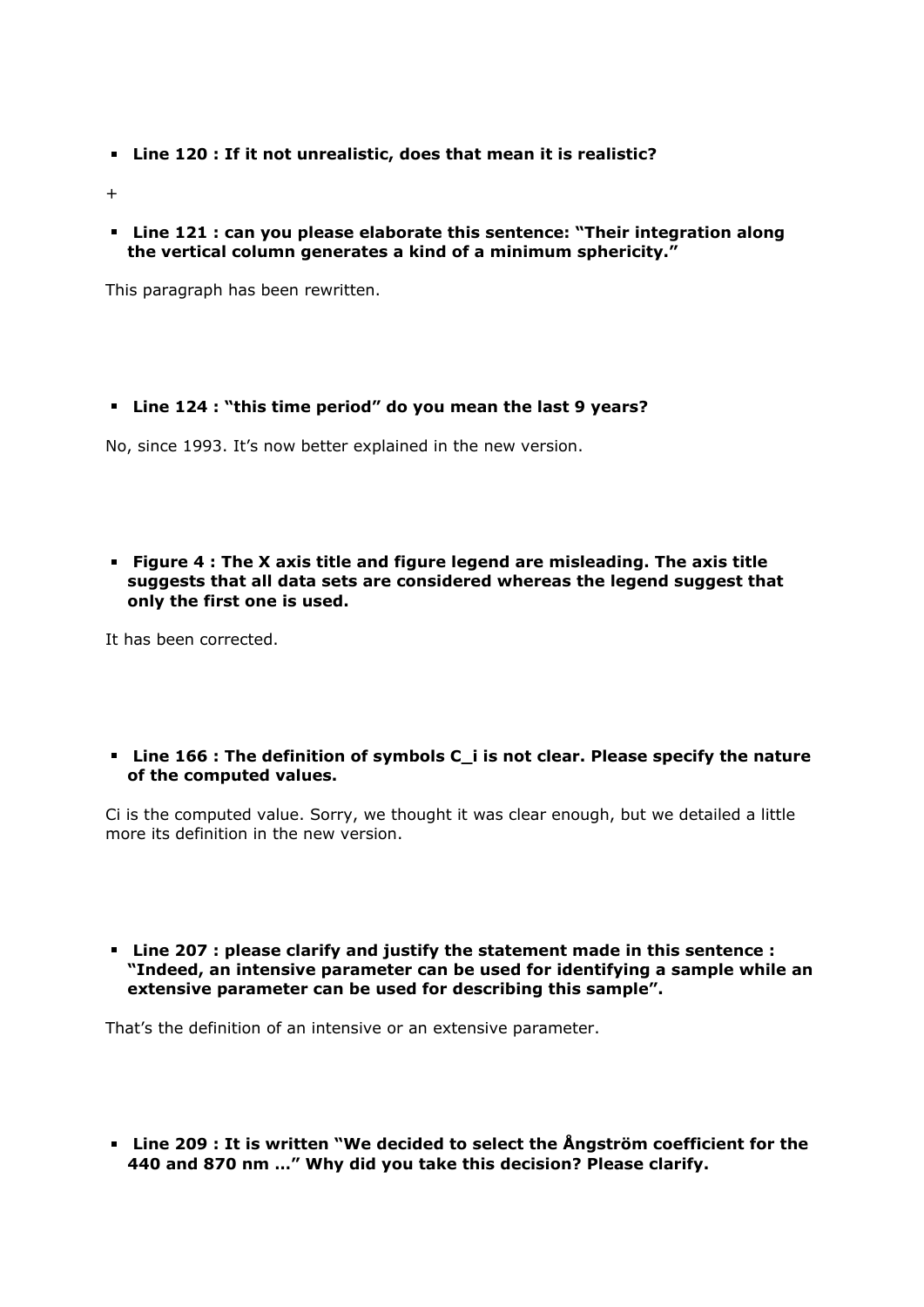### **Line 211 : "At the end, we selected t440 and a440-870 as variables of the regression" You mean Equation 5? Could you please justify this choice.**

Equation 5 is what Dubovik suggested and only relies to tau440. The whole paragraph written above explain why it's worth to use a440-870. The discussion of the law we choose is done below in the chapter.

# **Equation 6 and 7. Please use symbols for the left side of these equations**

It was written in that way to simplify the reading

### **Lines 254, 257, 258 : please use the correct symbols for alpha and tau. Such loose usage of symbols occurs elsewhere but will not be reported in this review.**

Not sure to understand what you said as we use the correct symbol. Just in case, we modify tau by tau\_440 and alpha by alpha\_440-870 (we sometime don't write 440 and 440-870 because we didn't want to overload the reading, but well it has been added).

### **Line 259 : Please be more rigorous in the definition of the most representative variables.**

We agreed it was not clear, it has been modified

# **Figure 12 : left axis is title is not readable**

It has been added

### **Line 352 : it is not clear how this work is used in practice to support atmospheric correction validation.**

We rewrote the introduction to better explain it. To define a surface reflectance as reference, we need to know, at least, the aerosol reflectance, the aerosol transmittances and the atmospheric spherical albedo. For that, we need the aerosol optical properties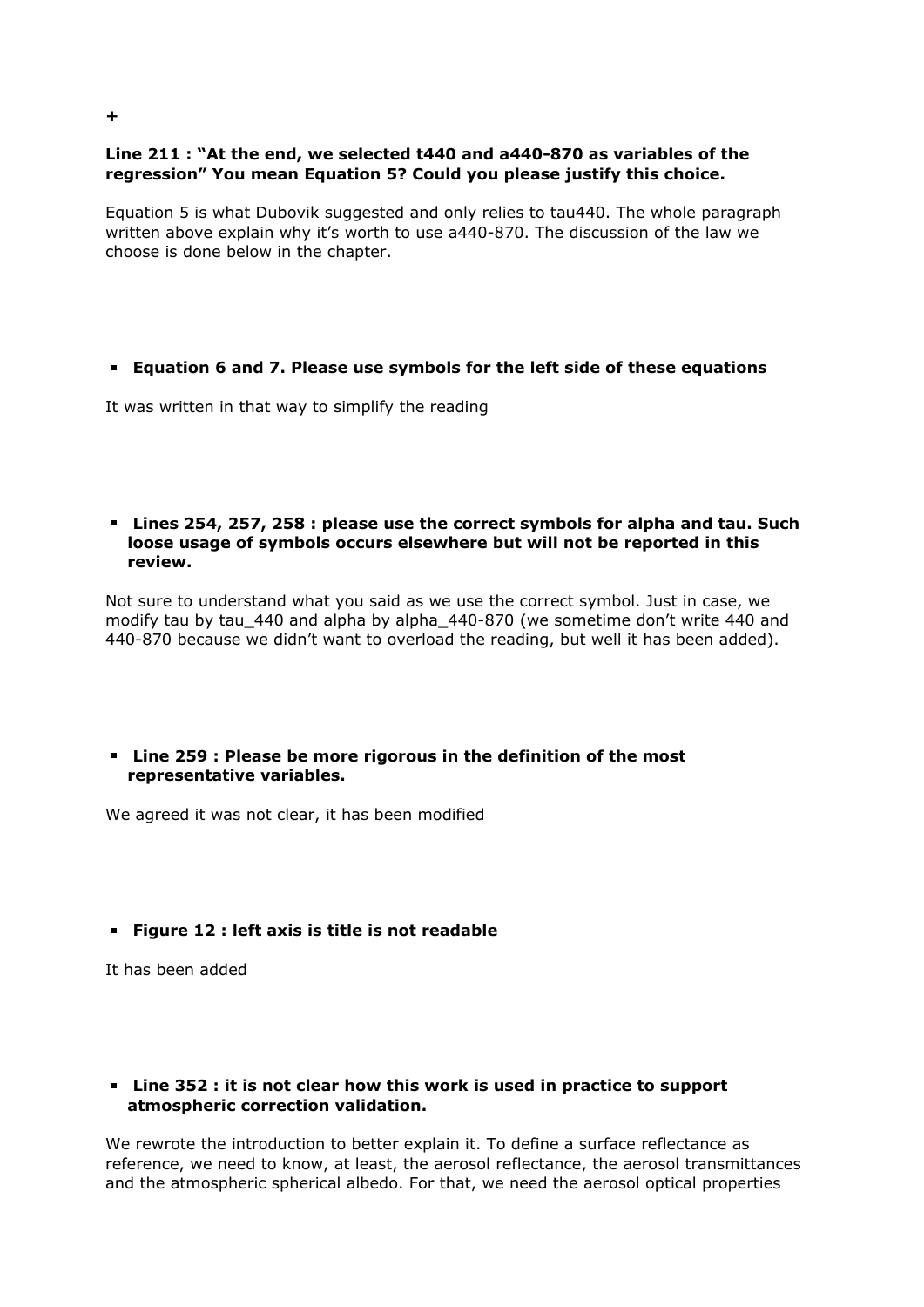which, in our case, are derived from our aerosol microphysical properties.

When we perform an atmospheric correction validation, we look at all AERONET sites, when we found for a site an AOT available at the time of the satellite overpassing, we perform a validation. If we have AOT, we have the Angstrom coefficient, then we can derive (with our methodology) the microphysical properties, then the optical properties, and then the aerosol atmospheric reflectance, the aerosol transmittances and the atmospheric spherical albedo.

## **Figure 15 : which angular configuration is used? Why the magnitude of the x axis stops at 0.07? Is the surface assumed Lambertian? Please justify the experimental setup.**

Inputs are described in the first chapter of 3.4. The angular configuration describes the whole satellite angular configuration possible. It has been added in the new version

When we define a surface reflectance reference, yes the surface is Lambertian.

The x axis stops at 0.07 because, beyond that, it starts to do not make sense as the aerosol loading is too high to be corrected properly. For example, in our scheme of atmospheric correction scheme, one of the criteria to perform atmospheric correction over a pixel is to have the aerosol atmospheric reflectance in the blue lower than 0.03.

### **Figure 15 : Please add the requirements**

Which requirements are you talking about for Figure 15??

### **Figure 16 : Please provide a reference for the requirement definition.**

The MODIS specification has been defined by the Science Team, but there is no reference.

# **Line 400 : Could you please clarify how this method can be use to define a surface reflectance reference?**